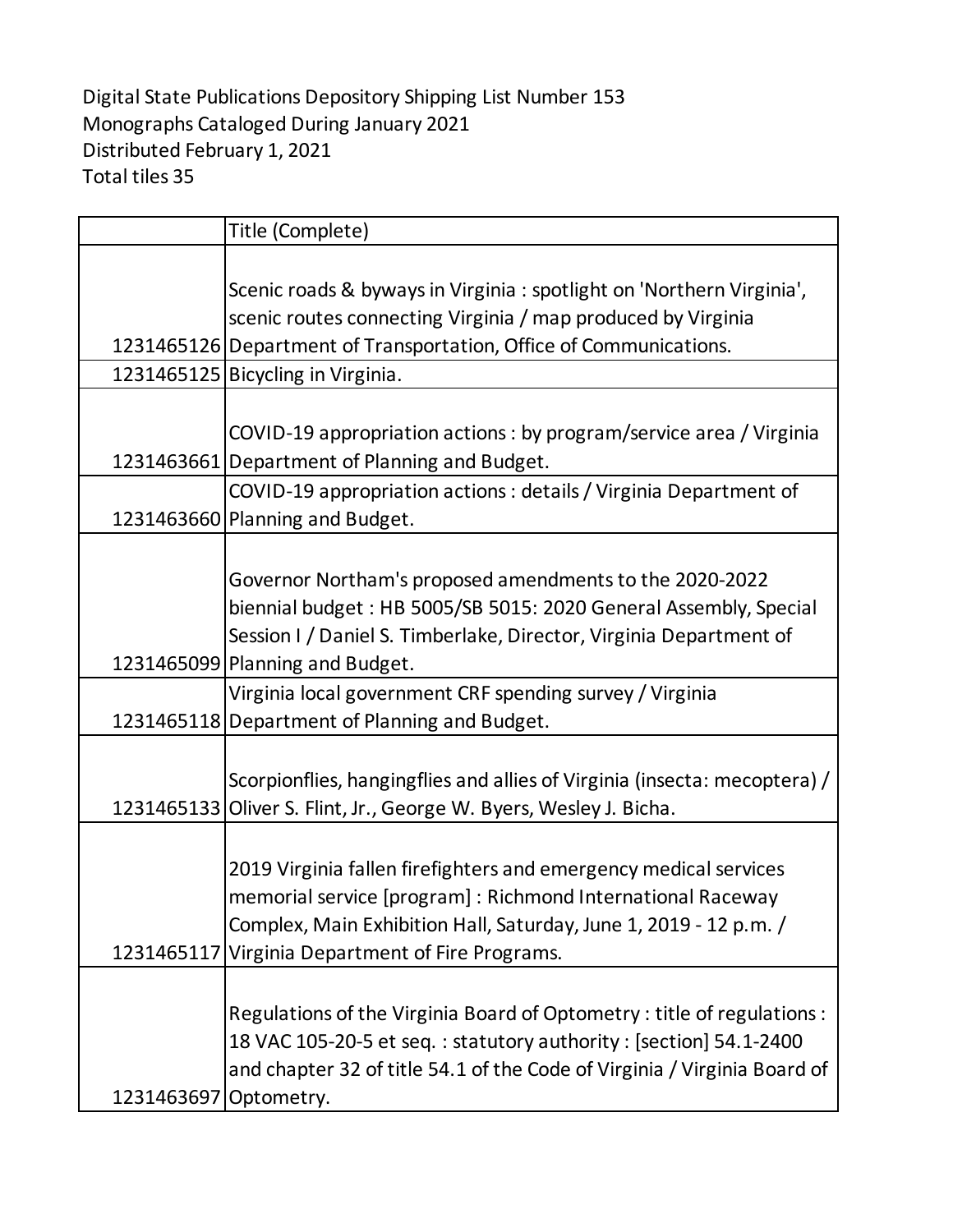|                  | Virginia Board of Optometry: regulatory updates, Friday, Nov. 22,             |
|------------------|-------------------------------------------------------------------------------|
| 1231465119 2019. |                                                                               |
|                  | Virginia : guide to incentives / Virginia Economic Development                |
|                  | 1231465120 Partnership.                                                       |
|                  |                                                                               |
|                  | 1231465121 Procurement and capital outlay manual / Virginia Port Authority.   |
|                  |                                                                               |
|                  | 1231465122 Virginia Board of Optometry: regulatory update, Wed, Feb 12, 2020. |
|                  |                                                                               |
|                  | 1231465123 Virginia Board of Optometry: change to the code of Virginia.       |
|                  |                                                                               |
|                  | Regulations governing the practice of veterinary medicine: title of           |
|                  | regulations: 18 VAC 150-20-10 et seq.: statutory authority: 54.1-             |
|                  | 2400 and chapter 38 of title 54.1 of the Code of Virginia / Virginia          |
|                  | 1231465124 Board of Veterinary Medicine.                                      |
|                  |                                                                               |
|                  | Regulations governing the practice of pharmacy: title of regulations          |
|                  | : 18 VAC 110-20-10 et seq. : statutory authority : [section] 54.1-2400        |
|                  | 1231465112 and chapter 33 and 34 of title 54.1 of the Code of Virginia.       |
|                  |                                                                               |
|                  | Regulations governing the practice of physical therapy: title of              |
|                  | regulations: 18 VAC 112-20-10 et seq.: statutory authority: chapter           |
|                  | 34.1 of title 54.1 of the Code of Virginia / Virginia Department of           |
|                  | 1231465113 Health Professions.                                                |
|                  |                                                                               |
|                  | Regulations governing the practice of psychology: title of                    |
|                  | regulations: 18 VAC 125-20-10 et seq.: statutory authority:                   |
|                  | [section] 54.1-2400 and chapter 36 of title 54.1 of the Code of               |
|                  | 1231465114 Virginia / Virginia Board of Psychology.                           |
|                  |                                                                               |
|                  | Regulations governing the certification of sex offender treatment             |
|                  | providers : title of regulations : 18 VAC 125-30-10 et seq. : statutory       |
|                  | authority: [sections] 54.1-2400 and chapter 36 of title 54.1 of the           |
|                  | 1231465115 Code of Virginia / Virginia Board of Psychology.                   |